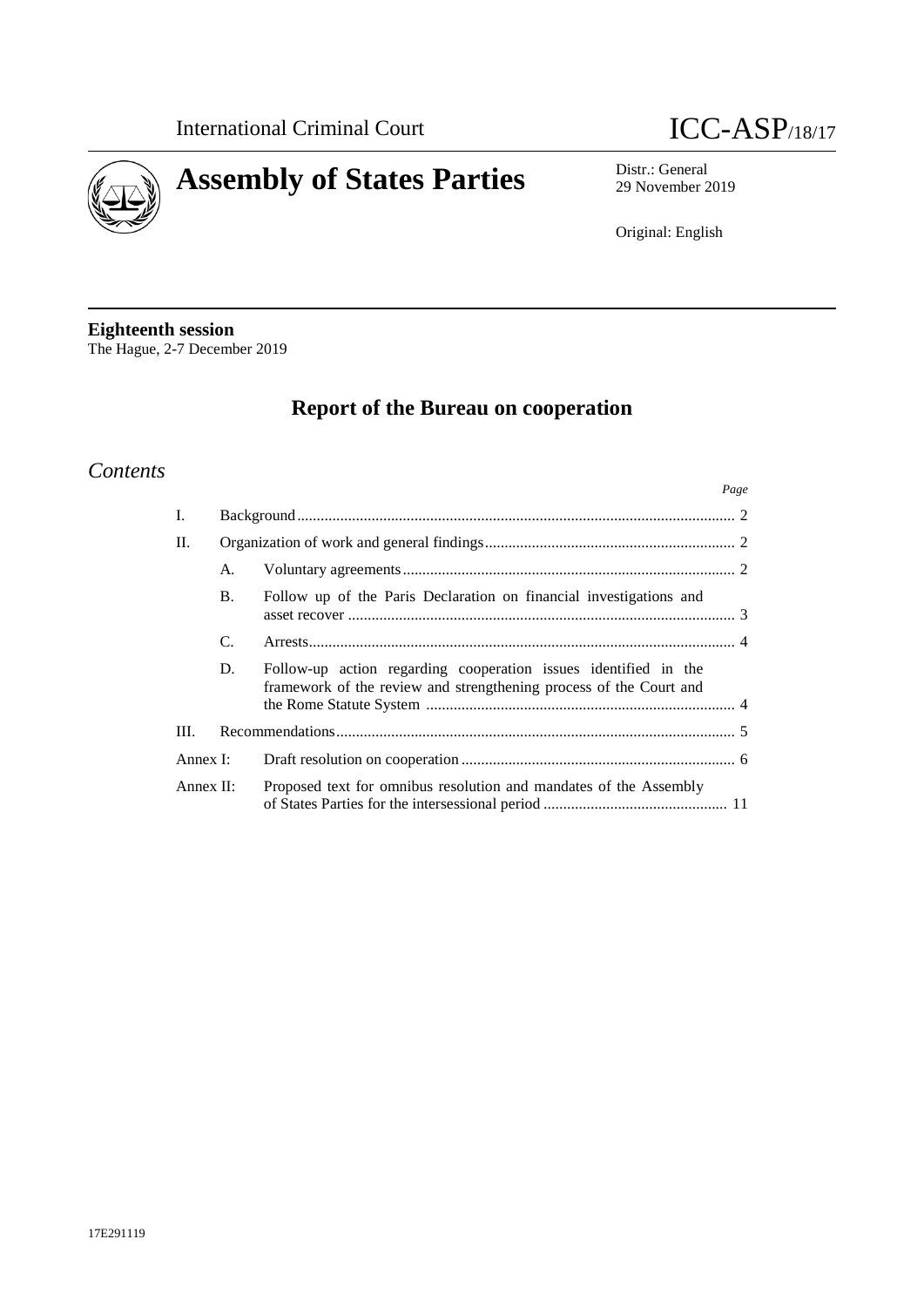# **I. Background**

1. Operative paragraph 30 of resolution ICC-ASP/15/Res.3 entitled "Cooperation", adopted by the Assembly of States Parties ("the Assembly") on 24 November 2016, requested the Bureau to maintain a facilitation of the Assembly for cooperation to consult with States Parties, the Court and non-governmental organizations as well as other interested States and relevant organizations in order to further strengthen cooperation with the Court.

2. On 7 February 2019 the Bureau re-appointed Ambassador Momar Guèye (Senegal) and Ambassador Philippe Lalliot (France) as co-facilitators on cooperation.

3. Upon the departure of Ambassador Lalliot the Bureau appointed on 17 September 2019 Ambassador Luis Vassy (France) as co-facilitators.

# **II. Organization of work and general findings**

4. In 2019, The Hague Working Group ("the working group") held a total of two informal consultations on the issues of cooperation. Meetings were held on 9 April and 30 October 2019. Meetings and consultations have been held with a number of stakeholders, including States, Court officials and representatives of civil society.

5. At the first 2019 meeting, held on 9 April, the co-facilitators presented their programme of work which included the following set of issues on which to focus the efforts of the working group, pursuant to the mandates outlined in the resolution on cooperation  $(ICC-ASP/17/Res.3)$ ,<sup>1</sup> as well as in the omnibus resolution  $(ICC-ASP/17/Res.5)$ , including annex  $I^2$ ). The definition of the priorities for 2019 was without prejudice to the monitoring and evaluation of the priorities of 2018:

(a) voluntary agreements;<sup>3</sup>

(b) follow-up to the Paris Declaration on financial investigations and asset recover;<sup>4</sup>

(c) Arrests;

(d) Follow-up action regarding cooperation issues identified in the framework of the review and strengthening process of the Court and the Rome Statute System;

#### **A. Voluntary agreements**

6. Voluntary agreements was set as a priority thematic issue in 2017, with follow-up having been undertaken in 2018, in particular, during the plenary session on cooperation of the seventeenth session of the Assembly of States Parties, in the course of which a segment was devoted to that issue. At the discussion held during this segment, during which the Registrar of the Court intervened, it was emphasized that the increase in the number of States Parties signing voluntary agreements with the Court allowed for burden-sharing between States and offered the Court more flexibility on potential cases. It also provided an opportunity for two States Parties to share their national experience. This plenary session resulted in the signing of a voluntary agreement on the enforcement of sentences between the Court and Slovenia, reflecting the importance of continuing our efforts to encourage the signing of such instruments.

7. As in previous years, the co-facilitation continued in 2019 to promote the signing of voluntary agreements. During the first meeting of the facilitation on 9 April 2019, the Registrar, Mr. Peter Lewis, made a presentation on three types of agreements (relocation of witnesses, release and provisional release) and recalled that these agreements are flexible in nature and aim at increasing the legal certainty for both States and the Court; subject to the

 $\overline{a}$ 

<sup>&</sup>lt;sup>1</sup> ICC-ASP/17/Res.3, adopted at the 11th plenary meeting, on 11 December 2018, by consensus.

<sup>&</sup>lt;sup>2</sup> ICC-ASP/17/Res.5, adopted at the 13th plenary meeting, on 12 December 2018, by consensus.

<sup>&</sup>lt;sup>3</sup> Ibid., operative paragraph 22.

<sup>4</sup> ICC-ASP/16/17, appendix.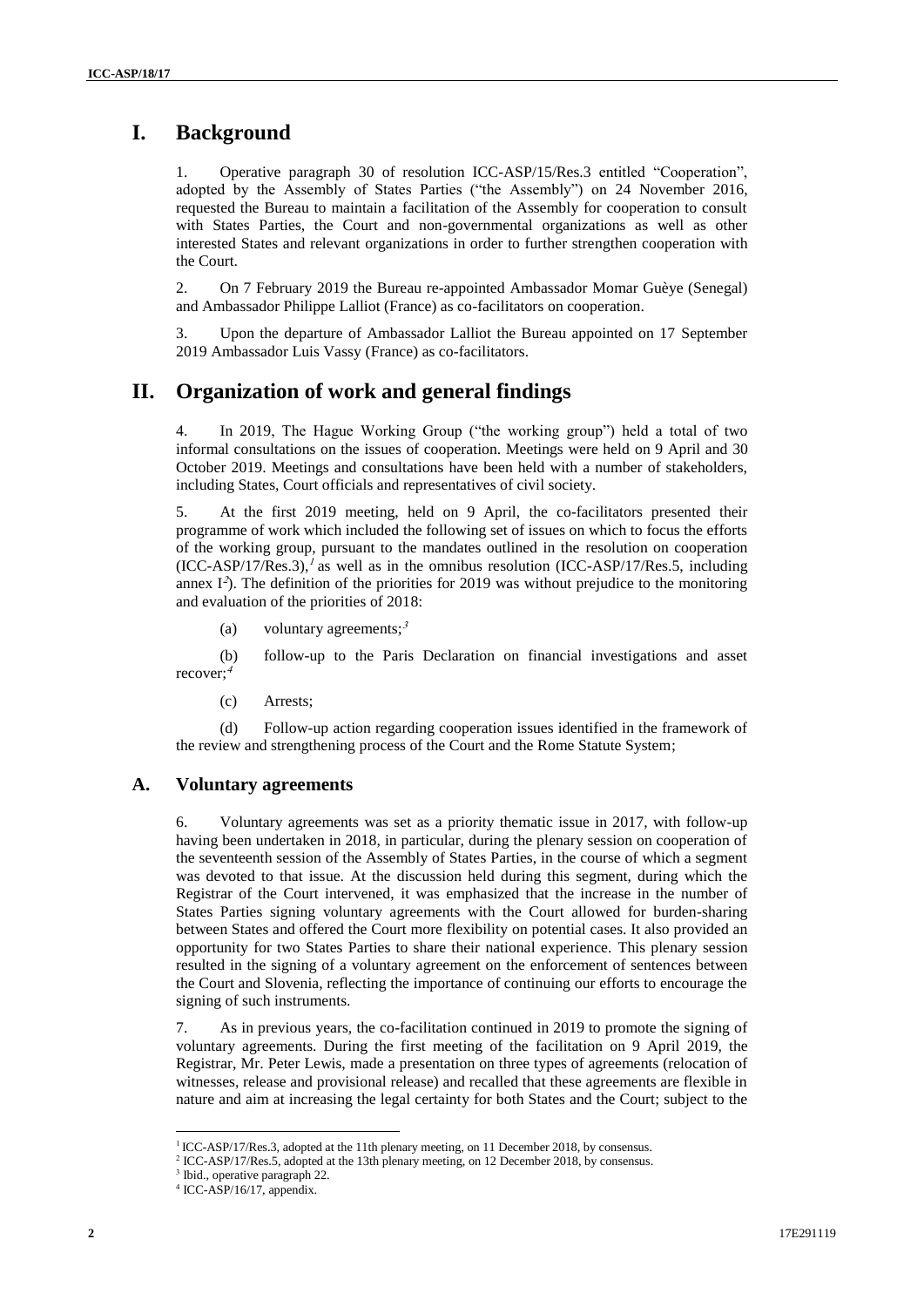dual consent principle, meaning that the State retains the decision-making power of whether to accept a specific person ; an effective way to prevent delays or mitigate costs related to judicial proceedings; and a demonstration of States' concrete commitment to the Court's work.

8. The Embassies of Georgia and Slovenia intervened, as the most recent signatories of a voluntary agreement, in order to share their experiences, especially the preparation at the national level. They described the process of negotiations with the Presidency of the Court, the designation of a focal point for consultations with the Court, the drafting of the agreement, the inter-ministerial coordination up to the transmission to the Government and the change needed in the national legislation.

#### **B. Follow-up to the Paris Declaration on financial investigations and asset recovery**

9. Following the adoption in New York on 14 December 2017 of the Paris Declaration, financial investigations and asset recovery were a priority in 2019. At the meeting on 9 April, the Court summarized the discussions and outcomes of the technical seminar on cooperation with the Court situation countries, in the field of financial investigations and asset recovery, which was held on 25 January 2019 in The Hague. Two main issues were identified with regard to financial investigations:

(a) Most national laws require a link between the crime and the assets identified in order to implement the Court's request for seizing and freezing the assets though, according to a decision of the Court's Appeals Chamber of 15 February 2016 (ICC-ACRed-01/16), no such link is required;

(b) In cases where the suspect or accused is found indigent and subsequently it is found out that the person is not indigent, an order of contribution is issued by the Court. Most States do not have legislation in place to deal with the implementation of such orders. An innovative solution, as proposed by some States, is to look at the national legislation and be inspired by the civil law cases (where applicable) and open a fraud based case which will allow implementation of the contribution orders.

10. Another important challenge remains the limited awareness of the mandate of the Court in relation to financial investigations and asset recovery, therefore awareness-raising and informal exchanges with domestic authorities was important. The Court called for the appointment of national contact points with expertise in the area of freezing and recovery of assets and sustained awareness-raising efforts nationally aimed at ensuring good knowledge of the Court's case-law and its mandate in this area.10. At the second 2019 meeting, held on 30 October, the co-facilitators presented the project of establishing a secured digital portal. This portal, which will take the form of a space dedicated to cooperation issues on the Assembly of States Parties website, access to which will be limited to the Court and States Parties, has several objectives:

(a) Be the forum for an enhanced exchange of relevant information between States Parties to create a spillover effect, or even to encourage inter-State cooperation with a view to strengthening States' capacity to cooperate with the Court;

(b) Identify in a precise and concrete way the difficulties and challenges from the point of view of States to the effective execution of the Court's requests for cooperation;

(c) Continue work to explain and raise awareness of the Court's mandate and requirements for financial investigations and asset recovery, including the nature and scope of cooperation obligations. This objective may in particular take the form of a specific tab of the platform devoted to an explanation of the Court's case-law, for example on the execution of requests for freezing assets.

11. A questionnaire has been prepared to collect information from States Parties on the procedures applied by States to respond to the Court's requests for cooperation in general, and on the issues involved in the Court's financial investigations and on the identification, freezing and seizure of property and financial assets.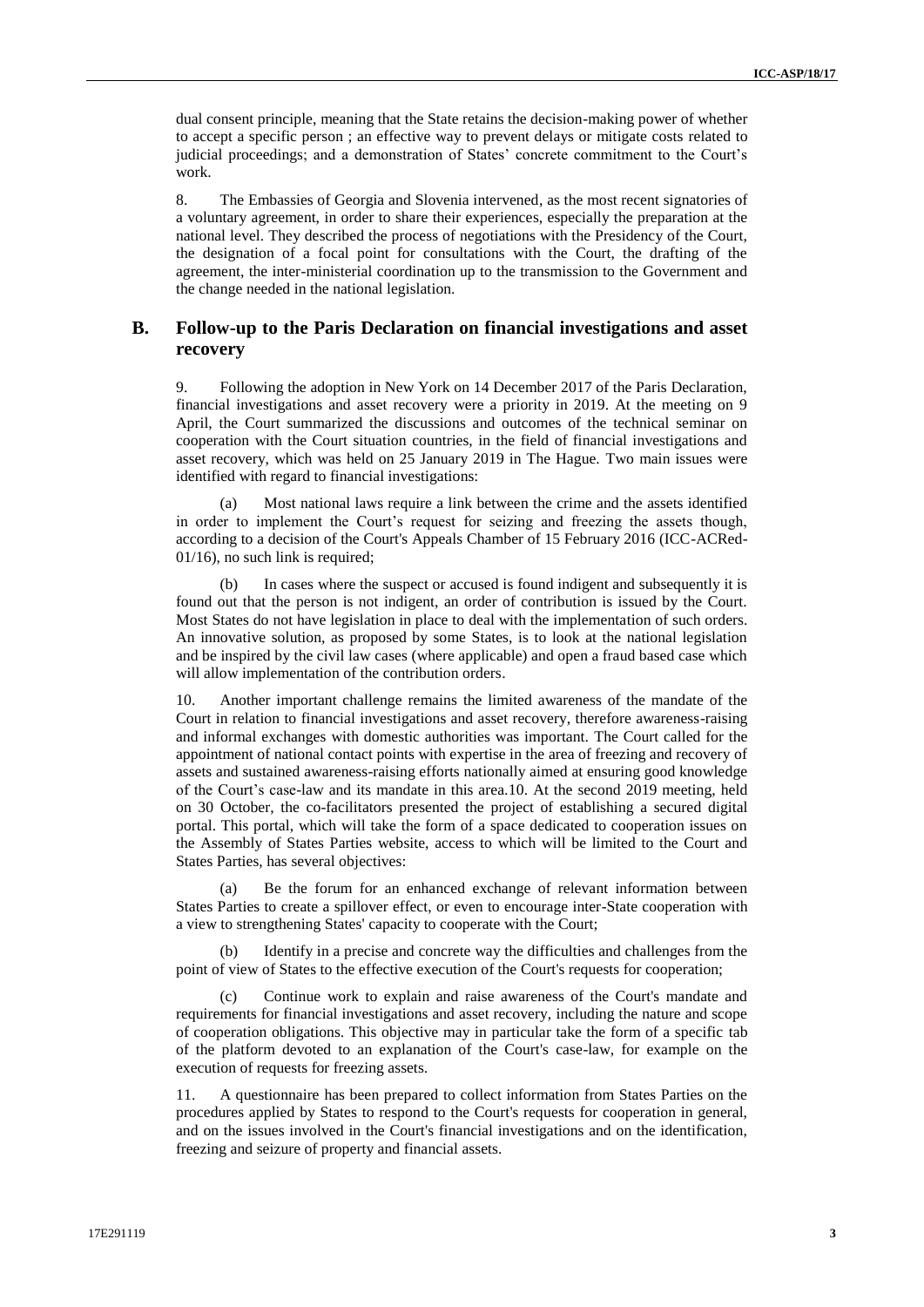12. This identification of both the mechanisms put in place by States Parties and the concrete difficulties or challenges that States face in these areas would constitute a first step towards greater engagement of States and the Court in identifying and implementing practical solutions to strengthen cooperation.

13. No objection was raised to move forward with this initiative. The facilitators will gather comments from States Parties on the framing of the questionnaire in order to make it the most useful possible. The co-facilitators aim at launching the platform before the end of the first 2020 semester.

#### **C. Arrests**

14. At its thirteenth, fourteenth and fifteenth sessions, the Assembly had taken note of the report on arrest strategies submitted by the Rapporteur<sup>5</sup> which had annexed a draft Action Plan, and had invited the Bureau to continue discussions on the topic with a view to submitting a consolidated draft Action Plan on Arrest Strategies for consideration by the Assembly.<sup>6</sup>

15. In 2017, the co-facilitators, as mandated by the Assembly, conducted informal consultations on arrest strategies; given the importance of this topic, additional consultations were held in 2018.

16. On 7 November 2018, the co-facilitators in cooperation with the Court and the International Organization of La Francophonie organized a seminar entitled "Arrests: a key challenge in the fight against impunity". The aim of the seminar was to discuss ways of strengthening cooperation for arresting persons suspected of committing crimes within the mandate of the Court. This topic is important not only in terms of the mandate of the International Criminal Court, but also as part of the broader context of the global fight against impunity. The seminar contained three panel discussions addressing the issues from the proceedings leading to an arrest warrant's issuance and then to its implementation.

17. At the closing of the seminar, the co-facilitators noted a number of ideas and concrete proposals aimed at improving cooperation with respect to the implementation of arrest warrants, which needed further discussions and deepening;

18. During the plenary session on cooperation of the seventeenth session of the Assembly of States Parties, a segment was devoted to the follow-up of the 7 November 2018 seminar. The Prosecutor Ms. Fatou Bensouda and the Registrar Mr. Peter Lewis, renewed their appeal to States Parties on the need to improve cooperation in the field of arrests. Panellists also included practitioners such as a representative of INTERPOL and President of the ICC Bar Association, whose interventions emphasized the primary responsibility and the unique role of States Parties in arresting suspects. In addition, the release of the Court's publication " Arresting ICC suspects at large: Why it matters; What the Court does; What States can do" constituted a milestone of the ICC communication campaign on arrests.

#### **D. Follow-up action regarding cooperation issues identified in the framework of the review and strengthening process of the Court and the Rome Statute System**

19. At its 30 of October 2019 meeting the facilitators raised the issue of the follow-up discussions on the issues related to cooperation in the process to review and strengthen the International Criminal Court. They recalled that cooperation is identified in the "Matrix over possible areas of strengthening the Court and the Rome Statute System", dated 11 October 2019, prepared by the Presidency of the Assembly (point 3.1 Strengthening cooperation in general; 3.2 Implementation of arrest warrants; 3.4 Cooperation with the UN and UNSC) as an area where actions were needed to improve the performance of the Rome Statute system and they proposed that the facilitation on cooperation is the framework for those substantive discussions and further work in 2020.

<sup>5</sup> ICC-ASP/13/29/Add.1.

<sup>6</sup> ICC-ASP/13/Res.3, para. 4 and ICC-ASP/13/Res.5, para.11.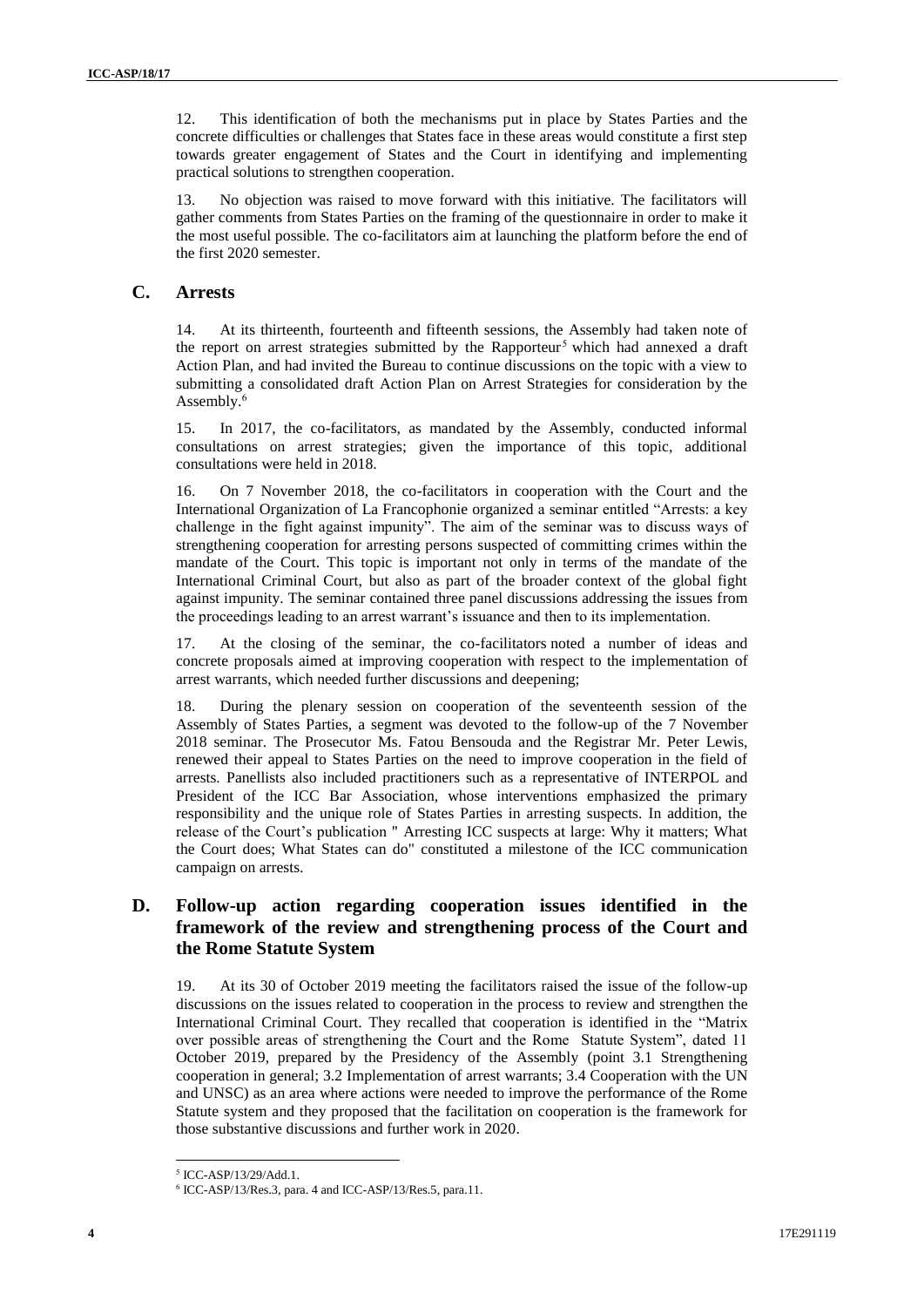20. The annual report of the Court on cooperation activities was presented during the same meeting by the Registry. This report<sup>7</sup>, which covers the period from September  $2018$ to September 2019, presents the Court's activities according to the seven main priorities of cooperation identified by the Court and States. This report can be a useful tool to an enhanced dialogue with the Court on its needs and priorities, and obstacles to cooperation.

21. Finally, during the 30 of October 2019 meeting, the Registry also made a presentation on the current situation of the Trust Fund for Family Visits ("TFFV"), which relies on voluntary donations to fund family visits of ICC indigent detainees, and which is currently depleted. States took note of the information; given this complex situation, the facilitators invite the Registry to continue to keep States regularly informed of the issue.

# **III. Recommendations**

22. The working group recommended that the Assembly continue to monitor cooperation with a view to facilitating States Parties in sharing their experiences and considering other initiatives to enhance cooperation with the Court, bearing in mind the work of the Group of Independent Experts on the review and the strengthening of the Court in 2020 and underlining that issues related to cooperation are identified for follow-up action of the Assembly of states parties, and to continue to include cooperation as a standing agenda item for future sessions of the Assembly, pursuant to operative paragraph 30 of resolution ICC-ASP/17/Res.3. The working group further recommended that the draft resolution in annex I be adopted by the Assembly following the plenary session on cooperation.

 $\overline{\phantom{a}}$ 7 ICC-ASP/18/16 and Corr.1.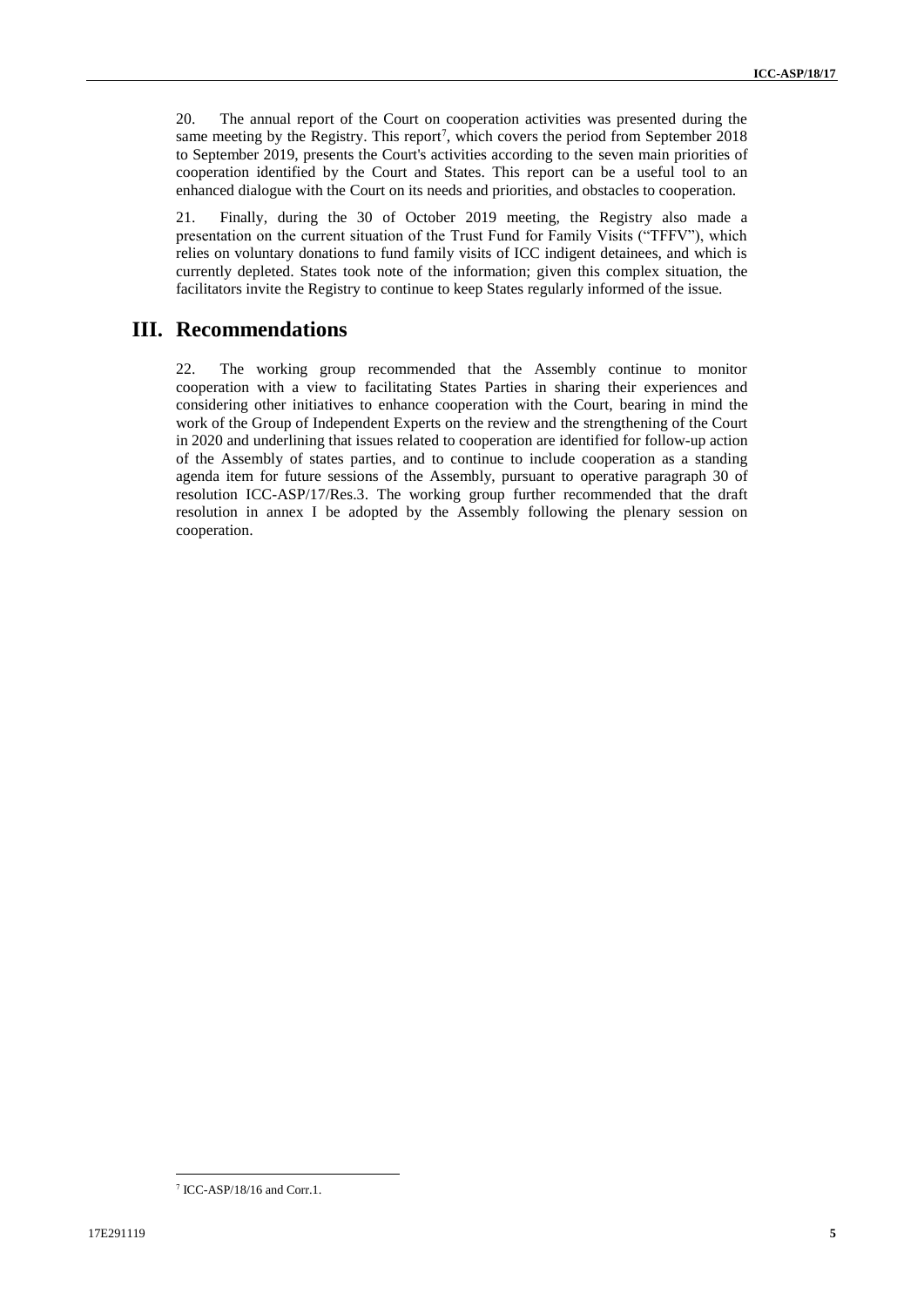# **Annex I**

# **[Draft] Resolution on cooperation**

#### *The Assembly of States Parties,*

*Recalling* the provisions of the Rome Statute, the Declaration on Cooperation (RC/Dec.2) agreed by States Parties at the Review Conference in Kampala and previous resolutions and declarations of the Assembly of States Parties with regard to cooperation, including ICC-ASP/8/Res.2, ICC-ASP/9/Res.3, ICC-ASP/10/Res.2, ICC-ASP/11/Res.5, ICC-ASP/12/Res.3, ICC-ASP/13/Res.3, ICC-ASP/14/Res.3, ICC-ASP/15/Res.3, ICC-ASP/16/Res.2, ICC-ASP/17/Res.3 and the sixty-six recommendations annexed to resolution ICC-ASP/6/Res.2,

*Determined* to put an end to impunity by holding to account the perpetrators of the most serious crimes of concern to the international community as a whole, and *reaffirming*  that the effective and expeditious prosecution of such crimes must be strengthened, inter alia, by enhancing international cooperation,

*Stressing* the importance of effective and comprehensive cooperation and assistance by States Parties, other States, and international and regional organizations, to enable the Court to fulfil its mandate as set out in the Rome Statute and that States Parties have a general obligation to cooperate fully with the Court in its investigation and prosecution of crimes within its jurisdiction, including with regard to the execution of arrest warrants and surrender requests, as well as other forms of cooperation set out in article 93 of the Rome Statute,

Welcoming the report of the Court on cooperation<sup>1</sup>, submitted pursuant to paragraph 31 of resolution ICC-ASP/17/Res.3,

*Noting* that contacts with persons in respect of whom an arrest warrant issued by the Court is outstanding should be avoided when such contacts undermine the objectives of the Rome Statute,

*Further noting* the arrest guidelines issued by the Office of the Prosecutor for the consideration of States, including inter alia, the elimination of non-essential contacts with individuals subject to an arrest warrant issued by the Court and that, when contacts are necessary, an attempt is first made to interact with individuals not subject to an arrest warrant,

*Noting* the guidelines setting out the policy of the United Nations Secretariat on contacts between United Nations officials and persons who are the subject of arrest warrants or summonses issued by the Court, as annexed to a letter dated 3 April 2013 by the Secretary General of the United Nations to the President of the General Assembly and the President of the Security Council,

*Welcoming* the publication released by the Court at the seventeenth session of the Assembly "Arresting ICC suspects at large: Why it matters; What the Court does; What States can do" and the social media campaign of the Court in order to raise awareness on the fifteen unimplemented arrest warrants issued by the Court;

*Recognizing* that requests for cooperation and the implementation thereof should take into account the rights of the accused,

*Commending* international and regional organizations' support for strengthening cooperation in the area of voluntary agreements,

*Recalling* the pledges relating to cooperation made by States Parties at the Review Conference in Kampala and *noting* the importance of ensuring adequate follow-up with regard to the implementation of pledges,

[*Taking note* of the "Matrix over possible areas of strengthening the Court and the Rome Statute System", dated 11 October 2019, prepared by the Presidency of the Assembly,

<sup>&</sup>lt;sup>1</sup> ICC-ASP/18/16 and Corr.1.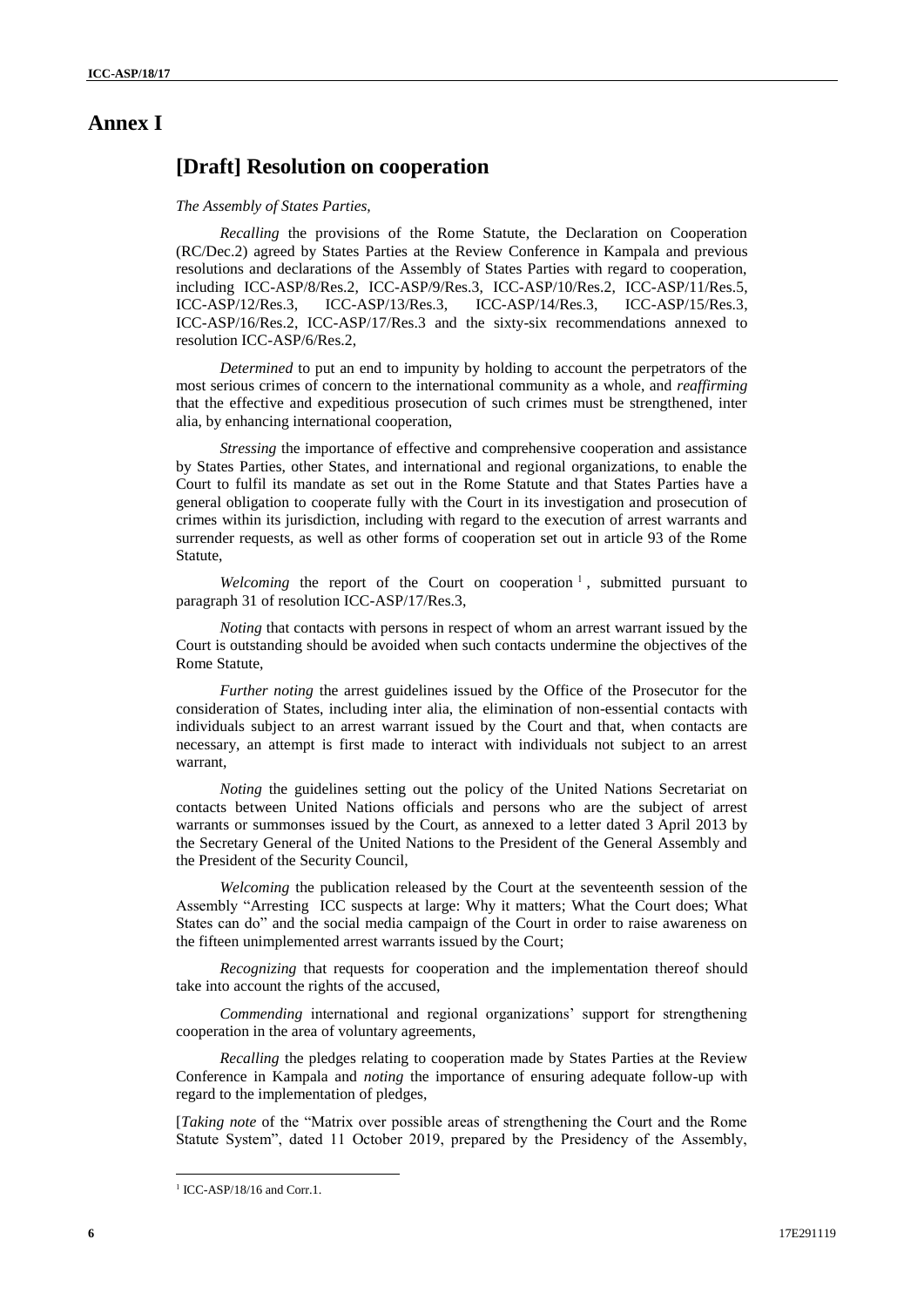which identifies as a priority issue to be addressed by the Bureau and its working groups, the strengthening of cooperation];

1. *Emphasizes* the importance of timely and effective cooperation and assistance from States Parties and other States under an obligation or encouraged to cooperate fully with the Court pursuant to Part 9 of the Rome Statute or a United Nations Security Council resolution, as the failure to provide such cooperation in the context of judicial proceedings affects the efficiency of the Court and *stresses* that the non-execution of cooperation requests has a negative impact on the ability of the Court to execute its mandate, in particular when it concerns the arrest and surrender of individuals subject to arrest warrants;

2. *Expresses* serious concerns that arrest warrants or surrender requests against 15 individuals remain outstanding  $2$  despite the arrest and surrender to the Court of two suspects in November 2019 and January 2019 and *urges* States to cooperate fully in accordance with their obligation to arrest and surrender to the Court;

*Notes* the OTP and the Registry common efforts to devise and implement common strategies and missions to foster the arrest of suspects within the inter-organ working group on arrest strategies created in March 2016;

4. *Reaffirms* that concrete steps and measures to securing arrests need to be considered in a structured and systematic manner, based on the experience developed in national systems, the international ad hoc and mixed tribunals, as well as by the Court, regarding both tracking efforts and operational support;

5. *Underlines* the necessity to continue the discussions on practical solutions to improve cooperation between States and the Court with a view to enhancing prospects for the implementation of pending arrest warrants following the seminar organized by the facilitators on cooperation on 7 November 2018 in The Hague*;*

6. *Urges* States Parties to avoid contact with persons subject to a warrant of arrest issued by the Court, unless such contact is deemed essential by the State Party, *welcomes*  the efforts of States and international and regional organizations in this regard, and *acknowledges* that States Parties may, on a voluntary basis, advise the ICC of their own contacts with persons subject to a warrant of arrest made as a result of such an assessment;

7. *Recalls* that the ratification of the Rome Statute must be matched by national implementation of the obligations emanating therefrom, in particular through implementing legislation and, in this regard, *urges* States Parties to the Rome Statute that have not yet done so to adopt such legislative and to set up effective procedures and structures so as to ensure that they can fully meet their obligations under the Rome Statute regarding cooperation and judicial assistance;

8. *Acknowledges* efforts by States, by civil society organizations and by the Court, including through the Legal Tools Project, to facilitate exchange of information and experiences, with a view to raising awareness and facilitating the drafting of national implementing legislation and underlines the need to further exchange experience and best practices between States Parties;

9. *Encourages* States to establish a national focal point and/or a national central authority or working group tasked with the coordination and mainstreaming of Court related issues, including requests for assistance, within and across government institutions, as part of efforts aimed at making national procedures for cooperation more efficient, where appropriate;

10. *Recalls* the report to the thirteenth session of the Assembly on the feasibility study of establishing a coordinating mechanism of national authorities, and *encourages* States Parties to continue the discussion*;*

11. *Emphasizes* also the on-going efforts made by the Court in providing focused requests for cooperation and assistance which contribute to enhancing the capacity of States Parties and other States to respond expeditiously to requests from the Court, and *invites* the Court to continue improving its practice in transmitting specific, complete and timely requests for cooperation and assistance and *invites* the States to consider offering

<sup>2</sup> As of 23 October 2019, see ICC-ASP/18/16, para 43.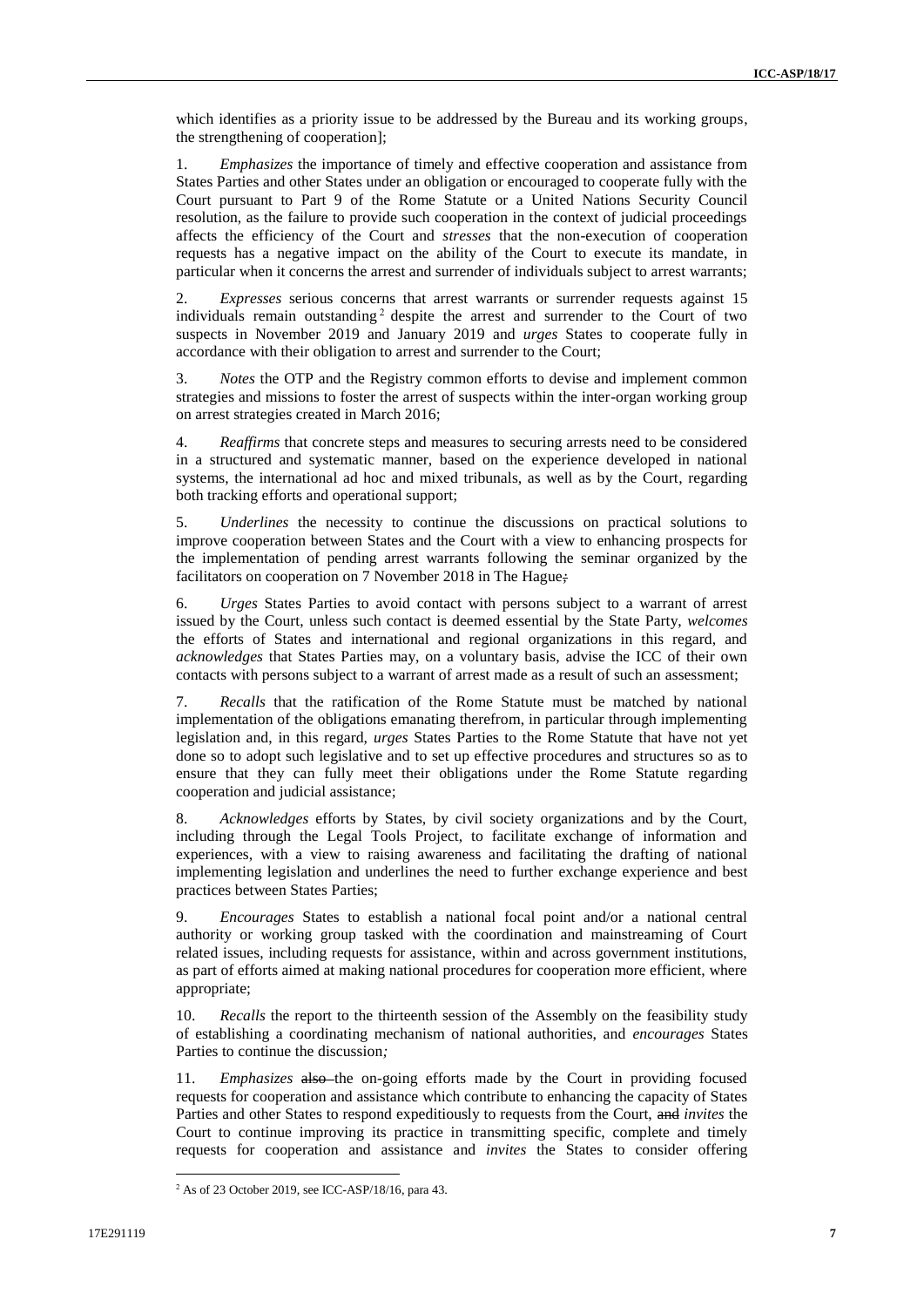consultations and facilitating meetings between the Court organs formulating the requests and the competent national authorities ultimately in charge of executing them with a view to finding solutions together on ways to assist or transmit the information sought and when appropriate, to follow up on execution of requests and discuss on the most efficient way forward;

12. *Recognizes* that effective and expeditious cooperation with regard to the Court's requests for the identification, tracing and freezing or seizure of proceeds, property and assets and instrumentalities of crime is crucial to the provision of reparations to victims and for potentially addressing the costs of legal aid;

13. *Underlines* the importance of effective procedures and mechanisms that enable States Parties and other States to cooperate with the Court in relation to the identification, tracing and freezing or seizure of proceeds, property and assets as expeditiously as possible; *calls on* all States Parties to put in place and further improve effective procedures and mechanisms in this regard, with a view to facilitate cooperation between the Court, States Parties, other States and international organizations;

14. *Recalls* the importance of the non-legally binding Paris Declaration on asset recovery annexed to resolution ICC-ASP/16/Res.2

15. *Welcomes* the proposal of the facilitation on cooperation to create a secured digital platform to reinforce exchange of relevant information between States Parties to encourage inter-State cooperation and to strengthening States' capacity to cooperate with the Court; to identify the practical challenges to the effective execution of the Court's requests for cooperation and to further raise awareness of the Court's mandate and requirements for financial investigations and asset recovery, and *decides* to continue the work with the Court and the Secretariat of the Assembly in order to open the platform in 2020;

16. *Urges* States Parties to cooperate with requests of the Court made in the interest of Defence teams, in order to ensure the fairness of proceedings before the Court;

17. *Calls upon* States Parties as well as non-States Parties that have not yet done so to become parties to the Agreement on Privileges and Immunities of the International Criminal Court as a matter of priority, and to incorporate it in their national legislation, as appropriate;

18. *Acknowledges* the importance of protective measures for victims and witnesses for the execution of the Court's mandate, *welcomes* the new relocation agreement concluded since the last resolution on cooperation, and *stresses* the need for more relocation agreements or arrangements with the Court for the expeditious relocation of witnesses;

19. C*alls upon* all States Parties and other States, to consider strengthening their cooperation with the Court by entering into agreements or arrangements with the Court, or any other means concerning, inter alia, protective measures for victims and witnesses, their families and others who are at risk on account of testimony given by witnesses;

20. *Acknowledges* that, when relocation of witnesses and their families proves necessary, due account should be given to finding solutions that, while fulfilling the strict safety requirements, also minimize the humanitarian costs of geographical distance and change of linguistic and cultural environment and *urges* all States Parties to consider making voluntary contributions to the Special Fund for Relocations;

21. *Welcomes* the conclusion of two agreements between the Court and the Republic of Slovenia, and the Republic of Georgia on the Enforcement of sentences;

22. *Emphasizes* that the need for cooperation with the Court on the enforcement of sentences, and on interim and final release is likely to increase in the coming years as more cases proceed toward conclusion, *recalls* the principle enshrined in the Rome Statute that States Parties should share the responsibility for enforcing sentences of imprisonment and for the interim and final release, in accordance with principles of equitable distribution, and *calls upon* States Parties to actively consider the conclusion of agreements with the Court to this end;

23. *Commends* and *further encourages* the work of the Court on framework agreements or arrangements, or any other means in areas such as interim release, final release - also in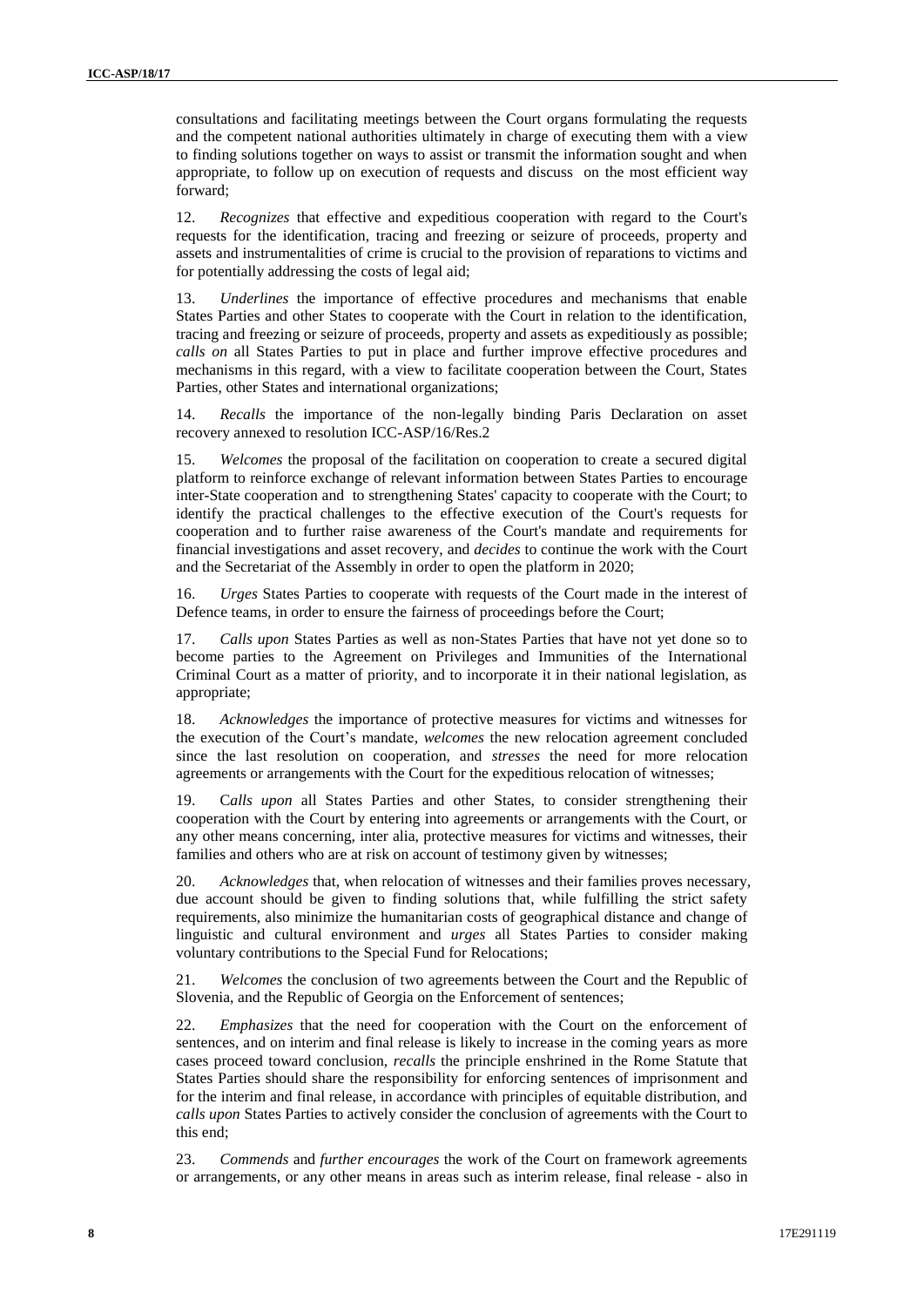cases of acquittal - and sentence enforcement which may be essential to ensuring the rights of suspects and accused persons, in accordance with Rome Statute and guaranteeing the rights of convicted persons and *urges* all States Parties to consider strengthening cooperation in these areas;

24. *Requests* the Bureau, through its Working Groups, to continue the discussions on voluntary framework agreements or arrangements, and to report thereon to the Assembly at its nineteenth session;

25. *Welcomes and further encourages* the increased cooperation between the Court and the United Nations, and other international and regional organizations, relevant mechanisms for collecting and preserving evidence, and other inter-governmental institutions with a view to foster prosecution of crimes falling within the jurisdiction of the Court;

26. *Urges* States Parties to explore possibilities for facilitating further cooperation and communication between the Court and international and regional organizations, including by securing adequate and clear mandates when the United Nations Security Council refers situations to the Court, ensuring diplomatic and financial support; cooperation by all United Nations Member States and follow-up of such referrals, as well as taking into account the Court's mandate in the context of other areas of work of the Security Council, including the drafting of Security Council resolutions on sanctions and relevant thematic debates and resolutions;

27. *Emphasizes* the importance of States Parties enhancing and mainstreaming diplomatic, political and other forms of support for, as well as promoting greater awareness and understanding of the activities of the Court at the international level, and *encourages*  States Parties to use their capacity as members of international and regional organizations to that end;

28. *Welcomes* the work undertaken on the implementation of the 66 recommendations on cooperation adopted by States Parties in 2007, 3 *recalls* the flyer prepared by the Court that can be used by all stakeholders to promote the 66 recommendations and increase their understanding and implementation by relevant national actors and the Court;

29. *Requests* the Bureau to maintain a facilitation of the Assembly of States Parties for cooperation to consult with States Parties, the Court, other interested States, relevant organizations and non-governmental organizations in order to further strengthen cooperation with the Court;

30. *Requests* the Bureau, through its Working Groups to speed up its review of the implementation of the 66 recommendations, in close cooperation with the Court, where appropriate;

31. *Requests* the Bureau, through the facilitation on cooperation, bearing in mind the process launched for the review and the strengthening of the Court, to examine the issues and challenges related to cooperation, with a view to identify concrete measures and follow-up action in order to address those challenges and to report thereon to the Assembly at its nineteenth session;

32. *Encourages* the Bureau to identify issues for the Assembly to continue holding plenary discussions on specific topics related to cooperation, including on the issue of financial investigations and arrests;

33. *Recognizes* the importance of ensuring a safe environment for strengthening and fostering cooperation between civil society and the Court and of taking all necessary action to address threats and intimidation directed at civil society organizations;

34. *Welcomes* the organization by the Court, with the support of States Parties and international and regional organizations, of the 6<sup>th</sup> Focal points seminar on cooperation in January 2019 at the seat of the Court with attendance of 28 national focal points from situation countries and other countries of relevance for the judicial activities of the Court, and a one day technical seminars directly following the focal points seminar, focused on cooperation regarding financial investigations and recovering of assets, *underlines* that

<sup>3</sup> Resolution ICC-ASP/6/Res.2, annex II.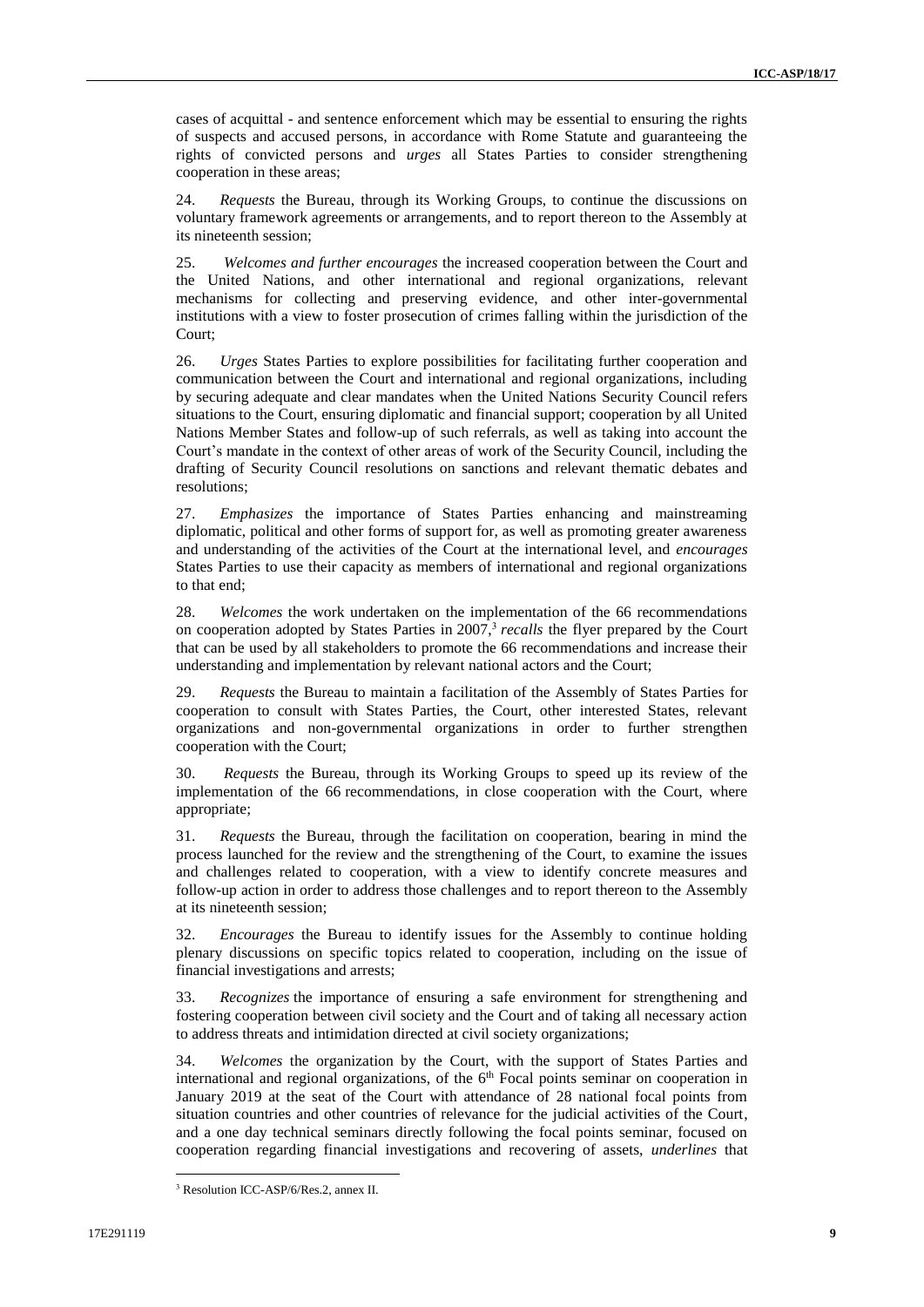those seminar constitute important platforms to enhance dialogue and cooperation between the Court and States Parties including on new developments in technical areas of cooperation, and *encourages* all stakeholders, including civil society organizations, to continue organizing events that allow for exchange of information with the purpose of enhancing cooperation and constructively seeking solutions to identified challenges;

#### 35. [*Placeholder for text based on ASP cooperation debate*];

36. *Recognizing* the importance of the Court's contribution to the Assembly's efforts to enhance cooperation, *welcomes* the Court report on cooperation<sup>4</sup>, *requests* the Court to submit an updated report on cooperation to the Assembly at its nineteenth session and to present in that report disaggregated data over the responses provided by States Parties, including highlighting the main challenges;

 $\overline{\phantom{a}}$ 4 ICC-ASP/18/16 and Corr.1.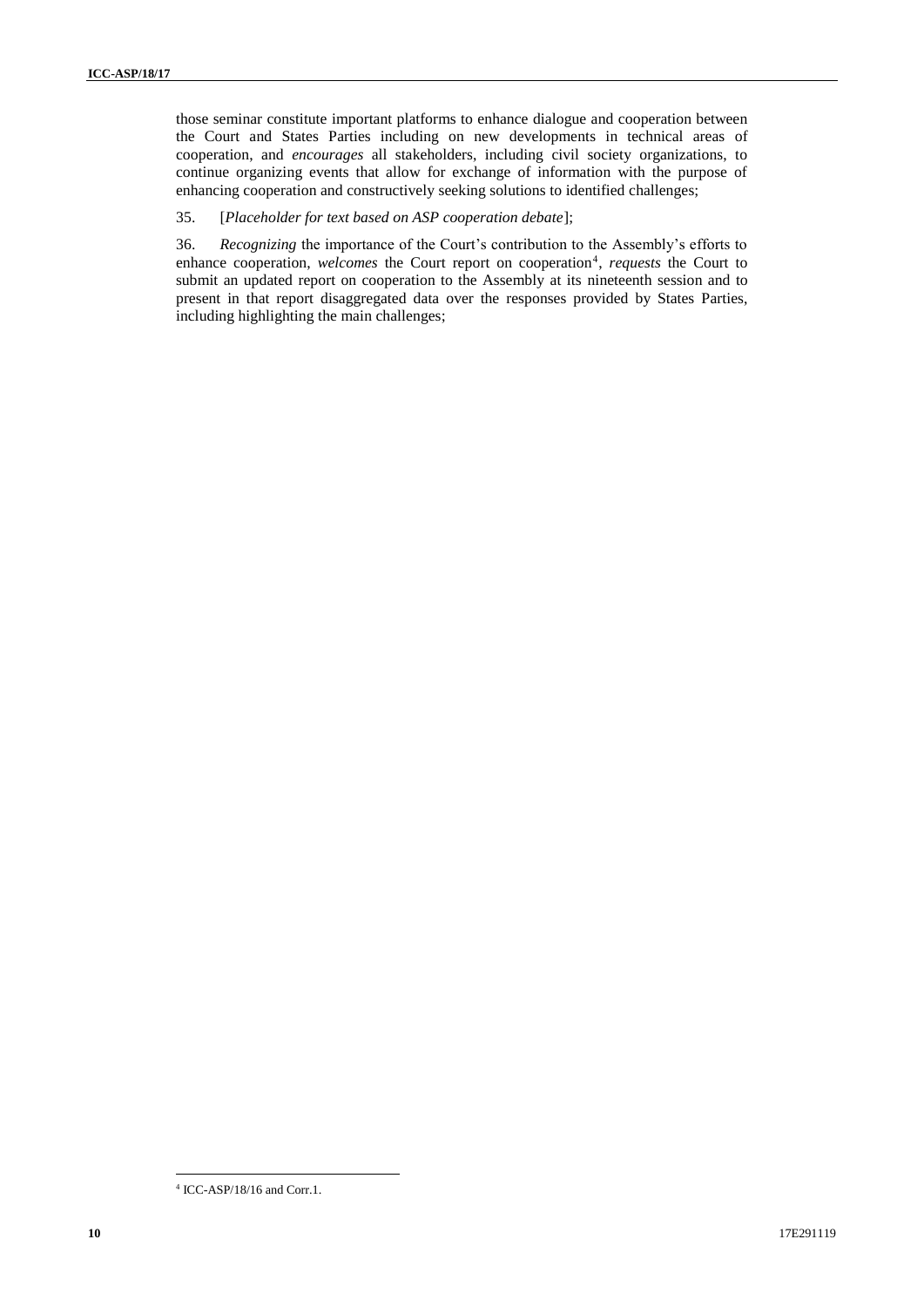# **Annex II**

# **Proposed text for omnibus resolution**

#### **A. Cooperation**

1. *Refers* to its resolution ICC-ASP/18/Res.[…] on cooperation;

2. *Calls upon* States Parties to comply with their obligations under the Rome Statute, in particular the obligation to cooperate in accordance with Part 9, and *also calls upon* States Parties to ensure full and effective cooperation with the Court in accordance with the Rome Statute, in particular in the areas of implementing constitutional and legislative framework, enforcement of Court decisions and execution of arrest warrants;

3. *Reaffirms* the importance of supporting all those cooperating with the Court, including States and relevant international bodies and entities, in order to secure the ability of the Court to fulfil its critical mandate of holding accountable perpetrators of the most serious crimes of concern to the international community and delivering justice to victims;

4. *Further calls upon* States Parties to continue to express their political and diplomatic support to the Court, *recalls* the sixty-six recommendations annexed to resolution ICC-ASP/6/Res.2 and *encourages* States Parties and the Court to consider further measures to enhance their implementation and to strengthen their efforts to ensure full and effective cooperation with the Court;

5. *Underlines* the necessity to continue the discussions on practical solutions to improve cooperation between States and the Court with a view to enhancing prospects for the implementation of pending arrest warrants following the seminar organized by the facilitators on cooperation on 7 November 2018 in The Hague;

6. *[Placeholder for text based on ASP cooperation debate];*

7. *Underlines* the importance of effective procedures and mechanisms that enable States Parties and other States to cooperate with the Court in relation to the identification, tracing and freezing or seizure of proceeds, property and assets as expeditiously as possible, *welcomes* the Court's report and comprehensive presentation on cooperation challenges faced by the Court with respect to financial investigation and *calls on* all States Parties to put in place and further improve effective procedures and mechanisms in this regard, with a view to facilitate cooperation between the Court, States Parties, other States and international organizations;

8. *Recalls* the importance of the non-legally binding Declaration of Paris on asset recovery annexed to resolution ICC-ASP/16/Res.2;

#### **B. Mandates of the Assembly of States Parties for the intersessional period**

1. With regard to **cooperation**,

(a) *urges* the Bureau, through The Hague Working Group, to continue the discussions on the proposals resulting from the seminar of the co-facilitation held in The Hague on 7 November 2018 entitled "Arrests: a key challenge in the fight against impunity";

*requests* the Bureau, through its Working Groups, to continue the discussions on voluntary framework agreements or arrangements, and to report thereon to the Assembly at its nineteenth session;

*invites* the Bureau, through its Working Groups, to discuss the feasibility of establishing a coordinating mechanism of national authorities;

(d) *invites* the Court to continue improving its practice in transmitting specific, complete and timely requests for cooperation and assistance, including by considering consultations with the State Party concerned when necessary;